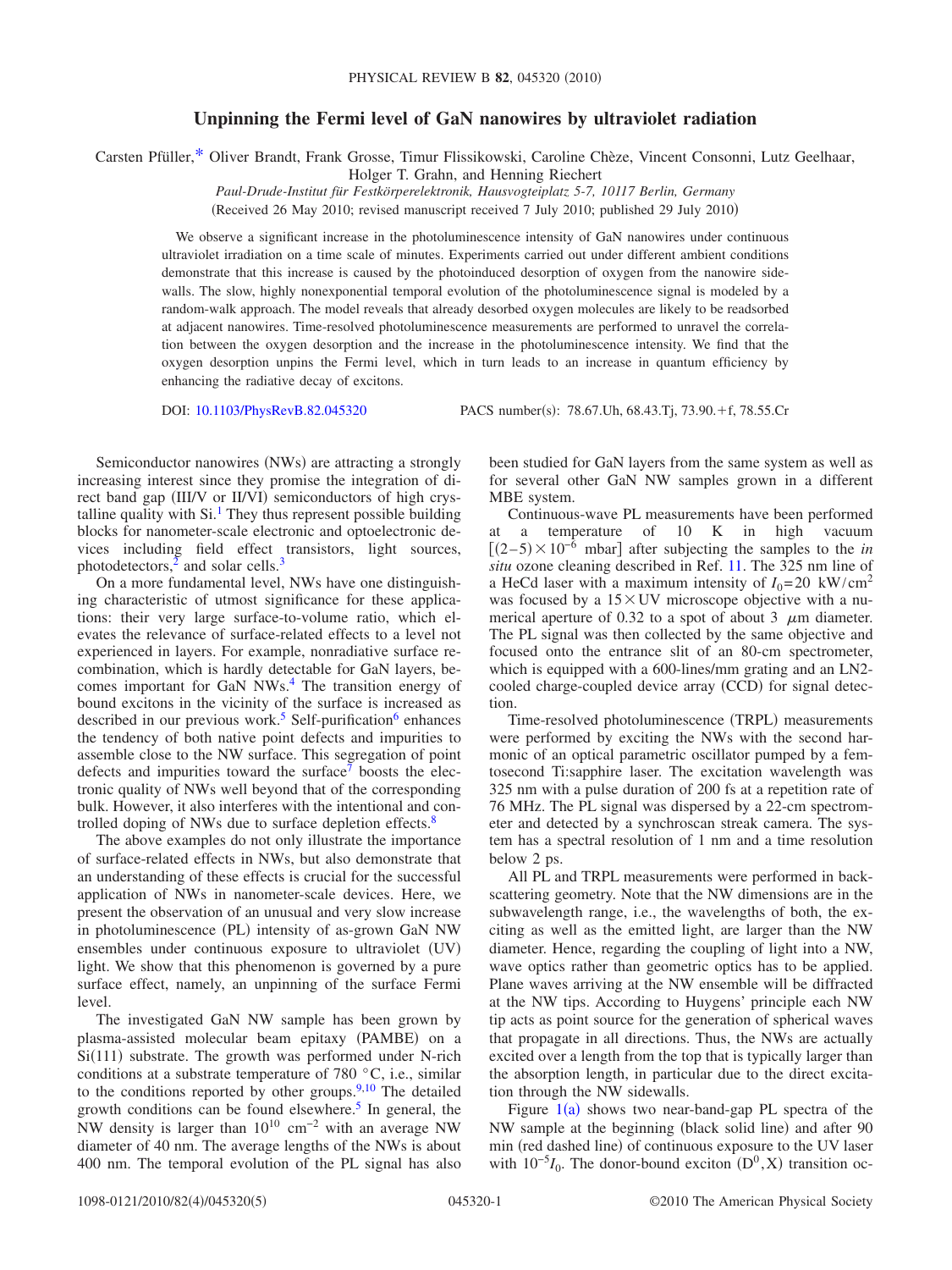<span id="page-1-0"></span>

FIG. 1. (Color online) Evolution of the GaN NW PL signal under continuous UV exposure at 10 K and an excitation density of  $10^{-5}I_0$ . (a) PL spectra of the GaN NW ensemble after 1 s and 90 min of UV exposure. (b) Evolution of the spectrally integrated PL intensity. The UV laser has been turned off after 90 min of exposure to allow for readsorption. (c) Evolution of the peak energy of the  $(D^0, X)$  and  $(U, X)$  transition. Note the logarithmic scale of the time axis in  $(b)$  and  $(c)$ .

curs at 3.472 eV as expected for strain-free GaN.<sup>12[–14](#page-4-13)</sup> The line at 3.45 eV [labeled  $(U,X)$ ] is characteristic for GaN NWs, but its origin has not yet been identified. Various possibilities have been debated, such as excitons bound to inversion domains or to abundant surface defects[.5](#page-4-5)[,9](#page-4-9)[,15](#page-4-14)[,16](#page-4-15) In a recent publication,<sup>17</sup> this line has been proposed to be the twoelectron satellite (TES) of  $(D^0, X)$  complexes close to the surface. We will later on discuss the origin of this line in the light of our results. Finally, the band around  $3.42 \text{ eV}$  (which originates from stacking faults<sup>18</sup>) is excluded from further analysis because of its low intensity for this sample.

Most important, however, is the fact that the intensity of the  $(U,X)$  and, particularly, the  $(D^0, X)$  transitions increase drastically in these 90 min. We observe this effect with ongoing exposure to the UV laser regardless of sample temperature, but only as long as the NWs are kept in vacuum. Venting the cryostat with air instantaneously reverses this effect, while pure  $N_2$  has no such effect. These results suggest that oxygen is responsible for the observed PL intensity evolution. Indeed, there have been reports on photoinduced oxygen desorption from the surface of GaN layers<sup>19,[20](#page-4-19)</sup> resulting in a PL intensity increase of up to 40%. The effect we observe, however, is much more significant, as shown exem-plary in Fig. [1](#page-1-0)(b). Depending on the experimental conditions such as temperature, excitation intensity, and the particular NW sample, we found the PL intensity to increase by a factor of 2 to 5. Note that the photodesorption of oxygen from the surface of semiconductors such as ZnO is a classical problem in surface chemistry and has been studied as early as the late  $1950s$ .<sup>21</sup> The desorption is induced by the transfer of photogenerated holes from the bulk to the surface, thus neutralizing negatively charged ionosorbed oxygen. In the case of NWs, the surface area is dominated by the NW sidewalls. As the whole NW volume is excited, the majority of the photodesorbed oxygen originates from the sidewalls, while the contribution from the top facets is negligible.

Figure  $1(b)$  $1(b)$  displays the temporal evolution of the integrated PL signal (note the logarithmic time scale) under UV exposure. The laser was switched on at *t*=0 and off after 90 min of continuous illumination. Each PL spectrum has been recorded with an integration time of 1 s. The PL intensity increases in an essentially logarithmic manner and saturates after 10 min at about 260% of its initial value. All spectra after 90 min have been acquired under noncontinuous illumination, i.e., the NWs have been exposed to UV light only for the time needed to record a single spectrum, thus allowing for readsorption of oxygen (which has a partial pressure of  $10^{-7}$  mbar) between the individual data points. The readsorption process is reflected by the slowly decreasing PL signal after the laser has been switched off.

Figure  $1(c)$  $1(c)$  shows that the spectral positions of both the  $(D^0, X)$  and the  $(U, X)$  transition do not change during the entire measurement. The increase in the PL intensity observed is thus not caused by a change of the recombination channel, but rather by an enhanced quantum efficiency.

The temporal behavior of the PL intensity in Fig.  $1(b)$  $1(b)$ reflects a highly nonexponential decay of the oxygen coverage of the NWs, which, at a first glance, seems not to be interpretable by standard first-order desorption kinetics. The most important aspect we have to consider for a quantitative understanding of this phenomenon is the specific geometry of the sample. Molecules which have been desorbed from NW *a* can be *readsorbed* at nearest-neighbor NWs  $\{a\}$  with a probability  $0 \le \kappa \le 1$ , with  $\kappa = 0$  ( $\kappa = 1$ ) corresponding to no (complete) readsorption. When  $\kappa > 0$ , oxygen molecules will perform a *random walk* from NW to NW before leaving the NW ensemble irrevocably. Thus, the desorption process is prolonged for fundamental reasons. The value of the variable  $\kappa$  depends on the specific sample geometry, including NW density and distribution. In order to simplify modeling, we assume that the NWs are habitating an equidistant square lattice. As a consequence,  $\kappa$  is derived from an ensemble average and thus treated as a constant.

A certain fraction of the photogenerated holes will reach the NW sidewalls and contribute to the desorption process. Experimentally (see below), we find that this fraction varies with the excitation intensity  $I_L$ , i.e., the desorption rate  $\Gamma$ does *not* scale linearly with *I*<sub>L</sub>. To account for this nonlinearity, we assume a power-law dependence of  $\Gamma$  on the excitation intensity with an exponent *b*. Note, that due to the Gaussian excitation profile  $\gamma(\vec{r})$  the desorption rate is position dependent. This inherent spatial nonuniformity of  $\Gamma$ leads to a nonexponential decay of the oxygen coverage even for  $\kappa=0$ , i.e., in the case of layers.

<span id="page-1-1"></span>The normalized oxygen coverage  $0 \le n_a(t) \le 1$  of the *ath* NW at position  $\vec{r}_a$  is then described by

$$
\frac{dn_a(t)}{dt} = -\Gamma_a n_a(t) + \kappa \frac{1 - n_a(t)}{4} \sum_{i=\{a\}} \Gamma_i n_i(t),\tag{1}
$$

where the factor 1/4 accounts for the number of next neighbors. Initially, the oxygen coverage of the NWs is at its maximum, i.e.,  $n_a(t=0)$  is set to 1. The summation on the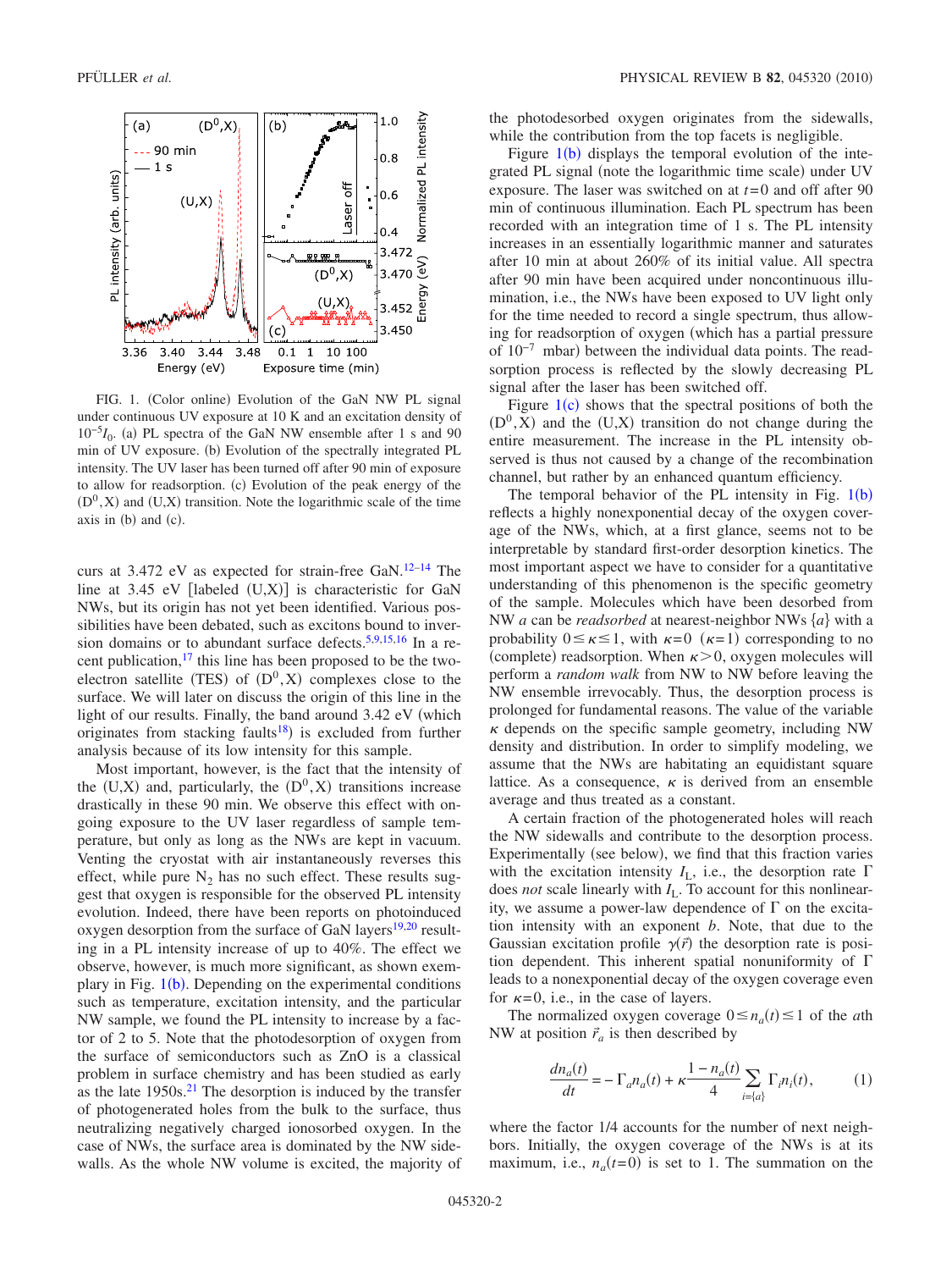<span id="page-2-0"></span>

FIG. 2. (Color online) Evolution of the GaN NW PL signal under continuous UV exposure at 10 K and an excitation density of  $10^{-5}I_0$ . The experimental PL data of the GaN NW ensemble (symbols) are modeled with different readsorption probabilities  $\kappa$ . The gray shaded area depicts the range of high readsorption with  $0.8 < \kappa < 1.0$ .

right-hand side of Eq.  $(1)$  $(1)$  $(1)$  is restricted to the nearest neighbors  $\{a\}$  of NW *a*. Simulations including additional coupling to next-nearest-neighbor NWs did not significantly affect our findings.

The PL intensity of the NW array can then be written as

$$
I_{\rm PL}(t) = I_{n=0} + I_{n=1} \sum_a n_a(t) \gamma(\vec{r}_a),
$$
 (2)

where  $I_{n=0}$  is the intensity at the minimum oxygen coverage. The initial intensity is therefore  $I_{PL}(t) = I_{n=0} + I_{n=1} \sum_a \gamma(\vec{r}_a)$ with  $I_{n=1} \leq 0$  in the case of GaN.

The diameter of the excited area, the lattice spacing, and the PL intensities  $I_{n=0}$  and  $I_{n=1}$  as well as the excitation intensity  $I_L$  are taken from the experiment. The readsorption represented by  $\kappa$  and the exponent *b* are unknown parameters. *b* describes the acceleration of the desorption process with increasing excitation. In order to determine *b*, excitation dependent measurements have to be simulated. However, within the experimental error margin, *b* does not affect the shape of the simulated curve whose slope and curvature are thus primarily determined by  $\kappa$ . The present data set is best fitted by  $\kappa = 0.9$  (depicted by the green curve in Fig. [2](#page-2-0)). The comparison with different readsorption rates (which would be expected for samples with different NW densities) to the experimental data as shown in Fig. [2](#page-2-0) demonstrates that, first of all, our observation is consistent with standard first-order desorption kinetics. Second, it shows that a significant amount of oxygen molecules is readsorbed on nearestneighbor NWs and, thus, the desorption process is slowed down significantly.

One prediction of the model is that  $\kappa$  is independent of the laser power. We therefore performed room temperature desorption measurements for a second GaN NW sample at two different excitation densities as shown in Fig.  $3$  (blue squares  $10^{-2}I_0$ , red triangles  $10^{-3}I_0$ ). Both data sets can be simulated consistently with  $\kappa$ =0.75. For the sample under investigation, the temporal shift between the two data sets corresponds to  $b = 0.34$ . A more exhaustive analysis of the excitation dependence is hampered by experimental constraints.

<span id="page-2-1"></span>

FIG. 3. (Color online) Evolution of the PL signal under continuous UV exposure for a second GaN NW sample. The experiments were performed at room temperature and for two different excitation densities. Both data sets are modeled with  $\kappa$ =0.75, the hatched area depicts the range of  $0.5 \le \kappa \le 0.9$ . The increased uncertainty of the first data point is due to the simultaneous beginning of the PL signal recording and UV exposure, introducing an error of about 10%. For the following data points, the vertical error bar, which is exclusively due to noise in the PL spectra, is given by the symbol

Since the PL signal is too weak at lower excitation whereas the initial increase of PL intensity is too fast at higher excitation, the range of excitation intensities is restricted to one order of magnitude.

The model presented above explains the temporal evolution of the NW PL intensity on a time scale of minutes. It does not, however, shed any light on the actual microscopic mechanism responsible for this change. For revealing this mechanism, we performed TRPL measurements while monitoring the desorption process. Although excitation and thus also desorption is pulsed in this case, the long-term temporal evolution of the integrated PL intensity is essentially identical.

The spectrally integrated transients after 8 s, 49 s, and 17 min of UV exposure are shown in Fig.  $4(a)$  $4(a)$ . Irrespective of the exposure time, a clear biexponential behavior can be observed for which the long (short) component has a constant decay time  $\tau_{\text{eff}}$  of approximately 140 ps (20 ps). Since the radiative lifetime  $\tau_r$  in high-quality GaN exceeds 500 ps,  $2^{2-24}$ the recombination process in our NWs must be dominated by nonradiative recombination, i.e.,  $\tau_{\text{eff}} \approx \tau_{\text{nr}}^{25}$  $\tau_{\text{eff}} \approx \tau_{\text{nr}}^{25}$  $\tau_{\text{eff}} \approx \tau_{\text{nr}}^{25}$  TRPL studies of GaN NWs with different lengths indicate that the initial rapid decay is related to nonradiative recombination at the bottom of the NWs. The short component vanishes with increasing length. We thus neglect the initial rapid decay in the present analysis and consider only the slow decay at longer times of the transients.

Figure  $4(b)$  $4(b)$  depicts the individual transients of the  $(D^0, X)$ and (U,X) transitions after 17 min of UV exposure. It reveals clearly distinguishable nonradiative lifetimes  $\tau_{D,nr}$  and  $\tau_{U,nr}$ for the two transitions. Also, the temporal evolution of  $\tau_{D,nr}$ and  $\tau_{U,nr}$  differs. While the latter one remains constant at about 165 ps,  $\tau_{D,nr}$  slightly increases from 60 to 100 ps [cf. Figure  $4(c)$  $4(c)$ ]. Contrary to intuition, the desorption process

size.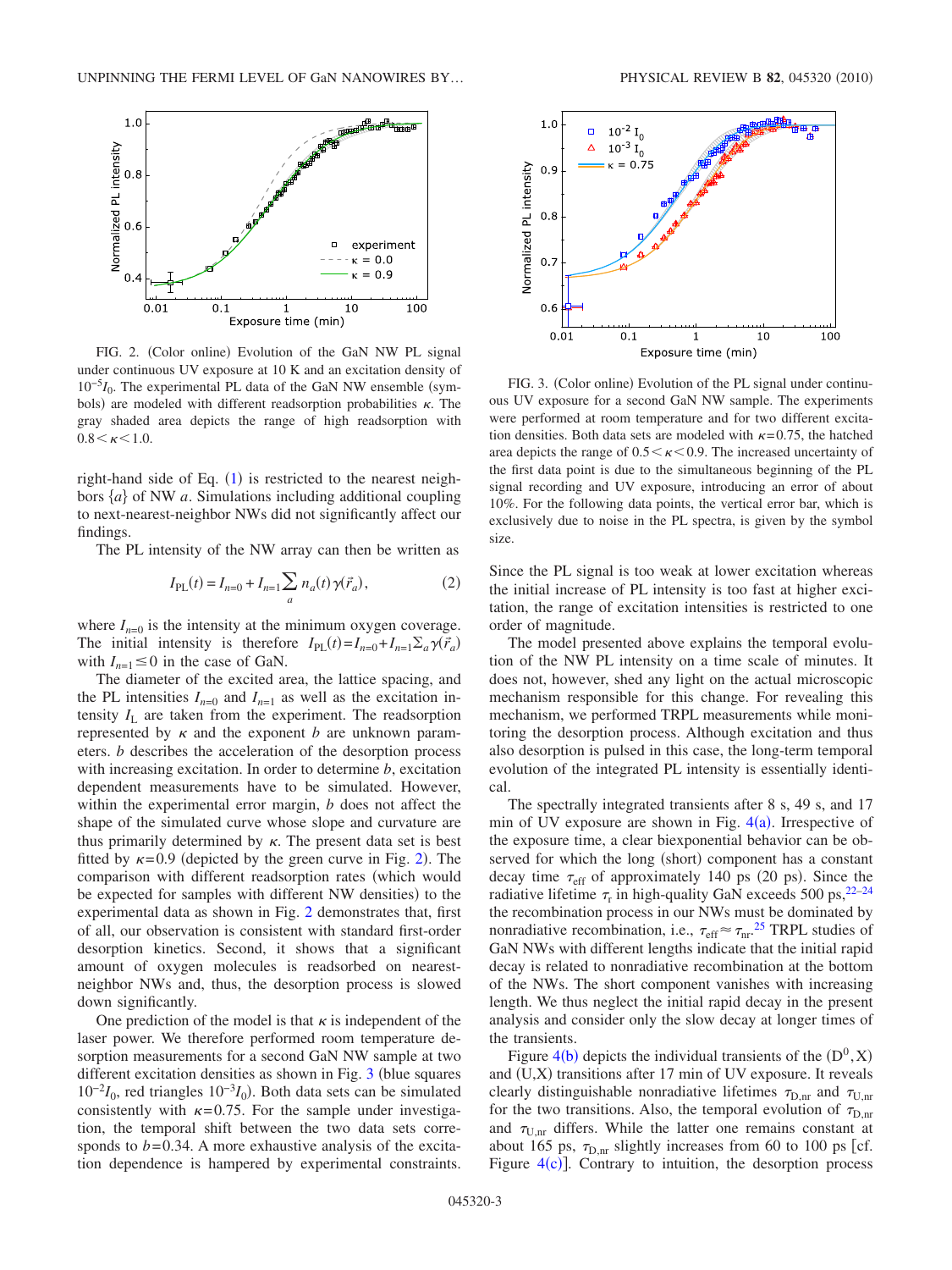<span id="page-3-0"></span>

FIG. 4. (Color online) Evolution of the time-resolved PL signal under pulsed UV excitation at 10 K. (a) Spectrally integrated transients of the GaN NW ensemble for different exposure times as indicated. (b) Spectrally resolved transients for the  $(D^0, X)$  and  $(U,X)$  transition after 17 min of exposure. The lines in (a) and (b) are biexponential fits. In (b)  $\tau_{D,nr}$  and  $\tau_{U,nr}$  are given. (c) Evolution of the decay time of the  $(D^0, X)$  and  $(U, X)$  transition. (d) Evolution of the temporally integrated intensity of the  $(D^0, X)$  and  $(U,X)$  transition. The lines in (c) and (d) serve as a guide to the eyes.

thus does *not* reduce sufficiently the nonradiative surface recombination to account for the increase of intensity, which amounts for the  $(D^0, X)$  and  $(U, X)$  transitions to a factor of [4](#page-3-0).7 and 2.4, respectively [see Fig.  $4(d)$ ]. Instead, the increase of the initial intensity  $\int$  at  $t=0$  in the transients shown in Fig. [4](#page-3-0)(a)] directly demonstrates a significant decrease of the *radiative* lifetime  $\tau_r$  (for a general derivation of this relation, we refer the reader to the Appendix of Ref. [26](#page-4-24)). Specifically, the radiative lifetime  $\tau_{D,r}$  ( $\tau_{U,r}$ ) is reduced by a factor of 2.1 (2.4), yielding a corresponding enhancement of the quantum efficiency  $\eta$ . As we observe a change in the radiative lifetime, we can rule out that the increase of the PL intensity is induced by an enhanced exciton generation rate due to the altered surface, since the excitonic radiative lifetime does not depend on the generation rate. $27$ 

Two important points have to be stressed in this context: (i) Electrical measurements on NWs with exceptionally large diameters  $(d=200 \text{ nm})$  did not yield any detectable current indicating complete depletion. The alignment of the conduction and valence bands across the NW diameter can be obtained by solving the Poisson equation in cylindrical geometry[.8,](#page-4-8)[28](#page-4-26) With *d*=200 nm and a Fermi level pinning of 0.6 eV below the conduction band edge, $29,30$  $29,30$  the threshold doping level above which the NW should be conductive is about  $5 \times 10^{16}$  cm<sup>-3</sup>. Since the investigated NWs have an average diameter of about 40 nm, they are certainly fully depleted compare, for example, with the results of Calarco et al.<sup>[29](#page-4-27)</sup>). The band bending obtained from solving the Poisson equation translates into an electric field at the sidewall surface of these NWs of about 10 kV/cm. The comparison of

<span id="page-3-1"></span>

FIG. 5. Projection of the conduction band minimum in a NW with a diameter of 40 nm and a doping density of  $5 \times 10^{16}$  cm<sup>-3</sup> (solid line). The dotted line depicts the conduction band at the surface of a layer with the same doping density. The gray area indicates the vertical NW cross section.

the conduction band profile in a GaN NW  $(d=40 \text{ nm})$  with the surface band profile in a GaN layer (Fig. [5](#page-3-1)) demonstrates that the surface electric field is drastically reduced in these thin, fully depleted NWs.

(ii) Electric fields of this magnitude lead to a quenching of the exciton luminescence, but not to a spectral shift. $31,32$  $31,32$  The quenching is caused by the field or impact ionization of the exciton, leading to a drop of the radiative recombination efficiency. The transfer of positive charges to the surface<sup>21</sup> upon UV exposure reduces the electric field and thus increases the recombination efficiency, while it does not affect the peak position.<sup>32</sup> Another mechanism reducing the field would be screening. However, in order to reduce the field *in the course* of the measurement, an increase of the carrier density would be required. As we keep the excitation intensity constant throughout the measurement, we can exclude screening as a possible origin for the field reduction.

In order to draw the main conclusion, let us summarize our most important findings at this point. First, oxygen desorption results in an increase of the *radiative recombination rate*. Second, the transition energy stays *perfectly constant* throughout the desorption process. The only possible mechanism that is consistent with both facts is the presence of an electric field within the NW slowing down exciton recombination and a *subsequent* reduction of this field upon oxygen desorption. Since the surface electric field strength is entirely determined by the Fermi level pinning and the doping of the NW (which is not changed upon oxygen desorption), a reduction of the field strength inevitably implies an unpinning of the Fermi level.

Finally, Corfdir *et al.*<sup>[17](#page-4-16)</sup> have ascribed the  $(U,X)$  transition to originate from a TES of the  $(D^0, X)$  located in the vicinity of the NW surface. In other words, they interpret the  $(U,X)$ line to stem mostly from a region close to the NW surface, whereas they believe the  $(D^0, X)$  luminescence to originate mainly from the bulklike inner part of the NW. If this interpretation was correct, both the  $(D^0, X)$  and the  $(U, X)$  transition should to first order display an identical PL intensity increase with decreasing electric fields. $33$  Experimentally, however, the (U,X) PL exhibits a much less pronounced in-